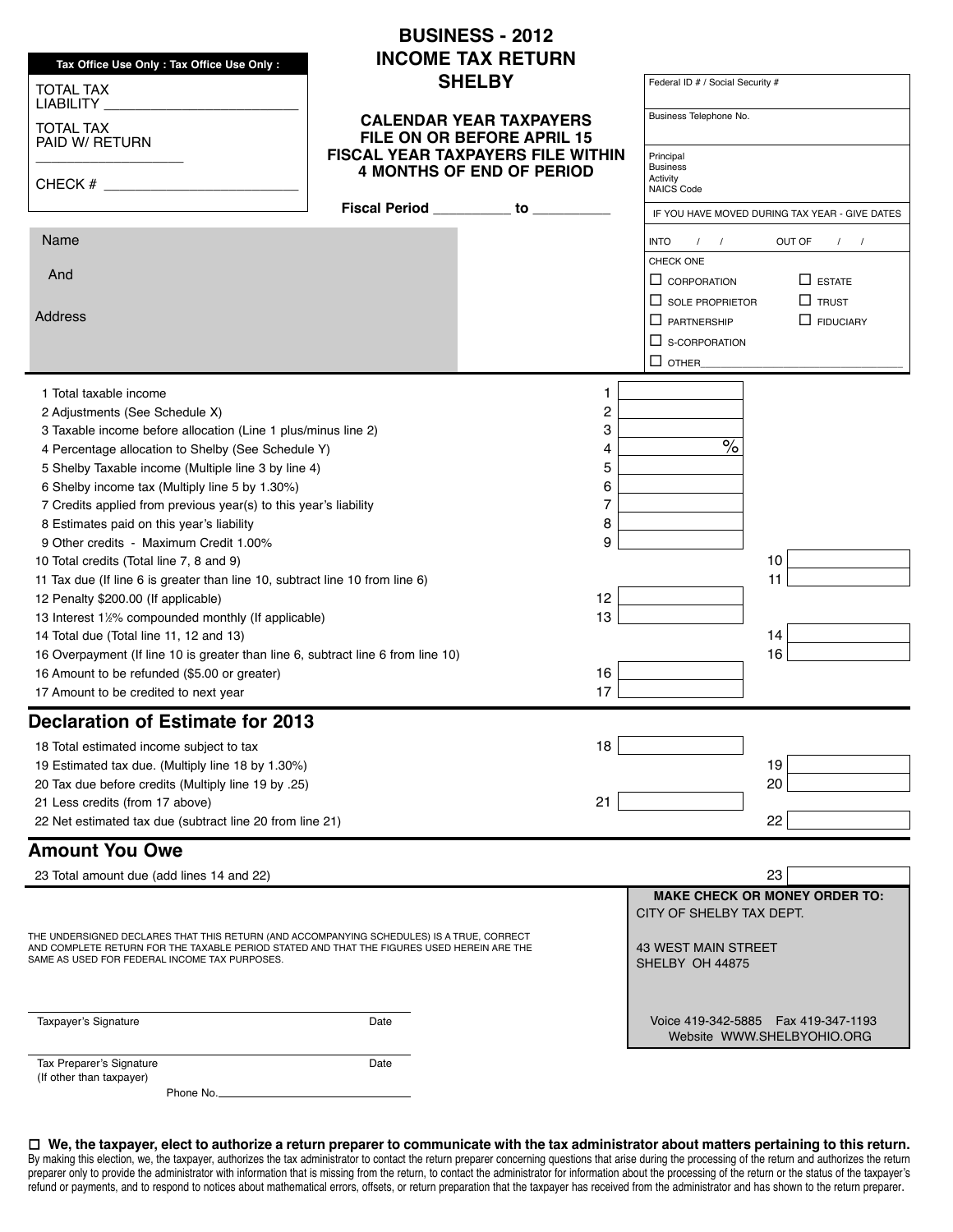| SCHEDULE X - RECONCILIATION WITH FEDERAL INCOME TAX RETURN                                                                                                                        |                                                                                             |  |  |
|-----------------------------------------------------------------------------------------------------------------------------------------------------------------------------------|---------------------------------------------------------------------------------------------|--|--|
| <b>ITEMS NOT DEDUCTIBLE</b><br><b>ADD</b>                                                                                                                                         | <b>ITEMS NOT TAXABLE</b><br><b>DEDUCT</b>                                                   |  |  |
| A. Capital Losses (Excluding Ordinary Loss)  \$                                                                                                                                   | I. Capital Gains (Excluding Ordinary Gain)\$                                                |  |  |
| B. 5% of amount deducted as                                                                                                                                                       | Κ.                                                                                          |  |  |
|                                                                                                                                                                                   | L. Income From Royalties,                                                                   |  |  |
|                                                                                                                                                                                   |                                                                                             |  |  |
| E. Sick Pay Exclusions, If Omitted in                                                                                                                                             | M. Other (Explain) (Including IRC section 179<br>expense & charitable contributions, if not |  |  |
| F. Previous Year Net Operating                                                                                                                                                    | included in federal taxable income                                                          |  |  |
| G. Other (Explain) (Including all amounts<br>allowed as a deduction in the computation<br>of federal taxable income for real estate<br>investment trusts and regulated investment |                                                                                             |  |  |
| Н.                                                                                                                                                                                | Combine Lines H and N and enter<br>$\Omega$<br>net on line 2 on front                       |  |  |

|         | <b>SCHEDULE Y - BUSINESS ALLOCATION FORMULA</b>                                                                |                          |                                |                               |
|---------|----------------------------------------------------------------------------------------------------------------|--------------------------|--------------------------------|-------------------------------|
|         |                                                                                                                | A. Located<br>Everywhere | <b>B.</b> Located<br>in Shelby | C. Percentage<br>$(B \div A)$ |
|         | Step 1. Average original cost of real and tangible personal property. \$                                       |                          |                                |                               |
|         |                                                                                                                |                          |                                |                               |
|         |                                                                                                                |                          |                                | $\%$                          |
|         | Step 2. Gross receipts from sales made and/or work or services                                                 |                          |                                | $\%$                          |
|         |                                                                                                                |                          |                                | $\%$                          |
| Step 4. |                                                                                                                |                          |                                | $\frac{1}{2}$                 |
|         | Step 5. Average percentage (Divide total percentages by number of percentages used - carry to line 4 on front) |                          |                                |                               |

## **schedUle Z - paRTneR's disTRiBUTiVe shaRe Of neT incOme**

| 1. Name and address of each partner | 2. Social Security<br>Number | 3. Amount | 4. EIN<br>of Payer |
|-------------------------------------|------------------------------|-----------|--------------------|
| (a)                                 |                              |           |                    |
| (b)                                 |                              |           |                    |
| (c)                                 |                              |           |                    |
| (d)                                 |                              |           |                    |
| Carry forward to line 1 on front    | <b>TOTAL</b>                 |           |                    |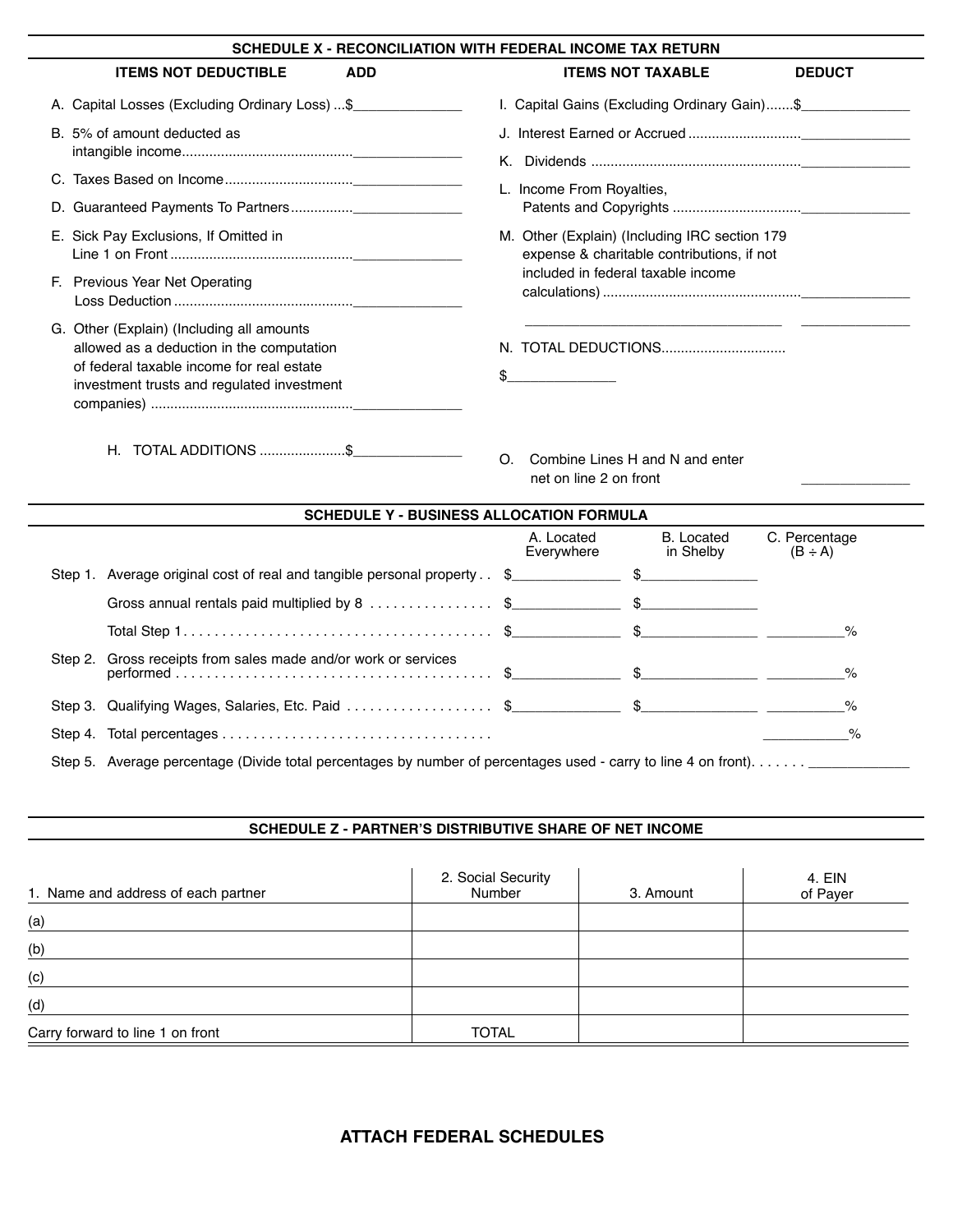# **DECLARATION OF ESTIMATED TAX FOR YEAR 2013**

**VOUCHER # 1 - DUE APRIL 15, 2013, OR FIFTEENTH DAY OF FOURTH FISCAL MONTH**

ADDRESS\_\_\_\_\_\_\_\_\_\_\_\_\_\_\_\_\_\_\_\_\_\_\_\_\_\_\_\_\_\_\_\_\_\_\_\_\_\_\_\_\_\_\_\_\_\_\_\_\_\_\_\_\_\_\_\_\_\_\_\_\_\_\_\_\_\_\_\_\_\_\_\_\_\_\_\_\_\_\_\_

NAME SOC. SEC. # or FED. ID. #

| 2) Less income tax withheld by other city (Credit limited to 1.00%) \$ |                 |
|------------------------------------------------------------------------|-----------------|
|                                                                        |                 |
|                                                                        |                 |
|                                                                        |                 |
|                                                                        |                 |
|                                                                        | <b>CUT LINE</b> |

# **VOUCHER # 2 - DUE JUNE 17, 2013, OR FIFTEENTH DAY OF SIXTH FISCAL MONTH**

|                                         | 4) Remaining Balance \$ |
|-----------------------------------------|-------------------------|
| Contact person<br><u>Contact person</u> |                         |

**SEND PAYMENT TO: CITY OF SHELBY, INCOME TAX DEPT., 43 WEST MAIN ST. SHELBY, OHIO 44875 PHONE# (419) 342-5885**

**cUT line**

# **VOUCHER # 3 - DUE SEPTEMBER 16, 2013, OR FIFTEENTH DAY OF NINTH FISCAL MONTH**

| <b>NAME</b>    | SOC. SEC. $#$ or FED. ID. $#$ |
|----------------|-------------------------------|
| <b>ADDRESS</b> |                               |

|                | $2)$ Check #            |
|----------------|-------------------------|
|                | 4) Remaining Balance \$ |
| Contact person | Phone #                 |

# **SEND PAYMENT TO: CITY OF SHELBY, INCOME TAX DEPT., 43 WEST MAIN ST. SHELBY, OHIO 44875 PHONE# (419) 342-5885**

**cUT line**

# **VOUCHER # 4 - DUE DECEMBER 16, 2013, OR FIFTEENTH DAY OF TWELTH FISCAL MONTH**

| 4) Remaining Balance \$                                             |  |
|---------------------------------------------------------------------|--|
| Phone $#$                                                           |  |
| SEND PAYMENT TO: CITY OF SHELBY, INCOME TAX DEPT., 43 WEST MAIN ST. |  |

**SHELBY, OHIO 44875 PHONE# (419) 342-5885**